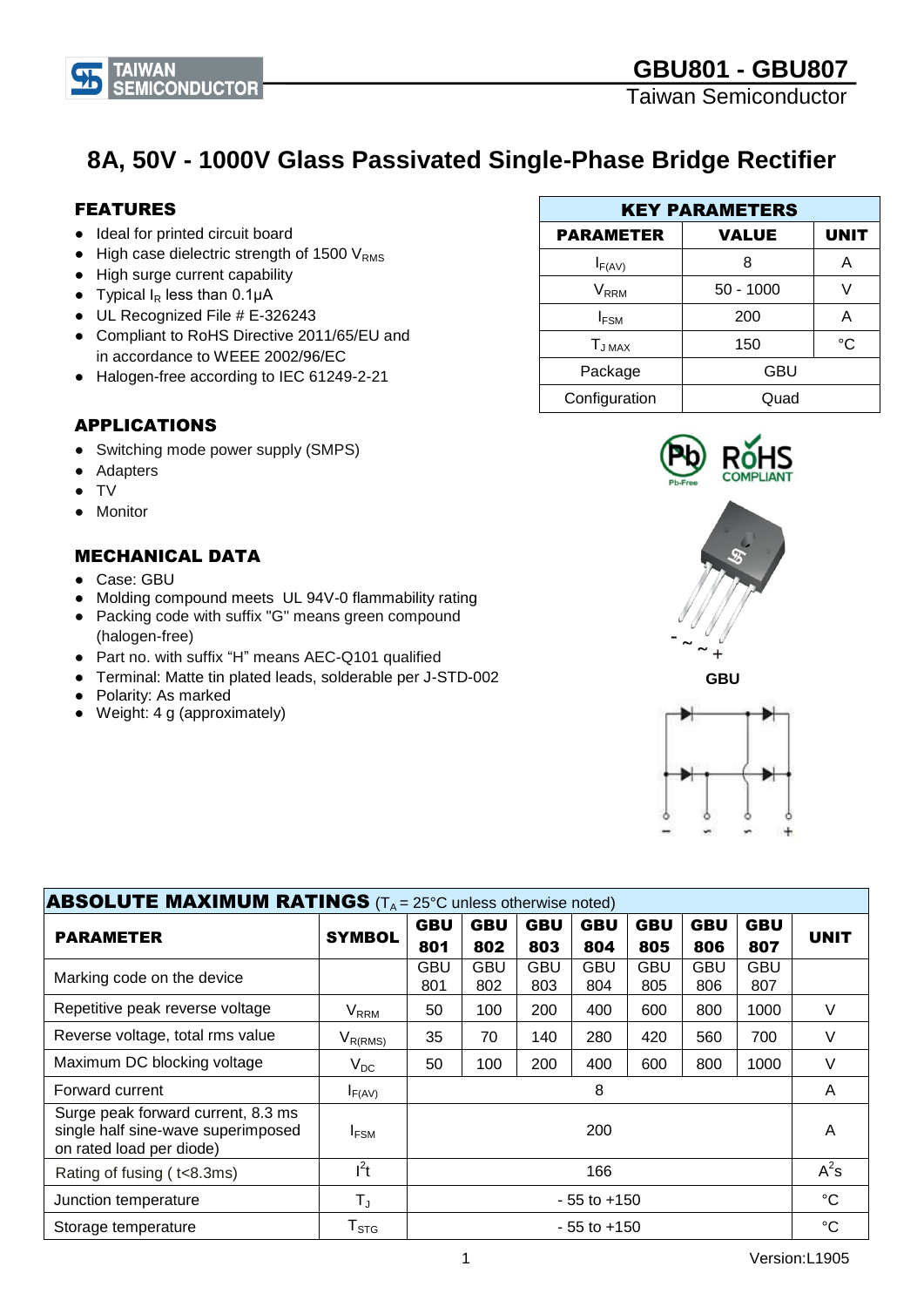

Taiwan Semiconductor

| <b>THERMAL PERFORMANCE</b>             |                 |                |                   |  |  |  |
|----------------------------------------|-----------------|----------------|-------------------|--|--|--|
| <b>PARAMETER</b>                       | <b>SYMBOL</b>   | TYP            | <b>UNIT</b>       |  |  |  |
| Junction-to-ambient thermal resistance | $R_{\Theta JA}$ | 2 <sup>1</sup> | °C/W              |  |  |  |
| Junction-to-case thermal resistance    | $R_{\Theta$ JC  |                | $\rm ^{\circ}$ CM |  |  |  |

| <b>ELECTRICAL SPECIFICATIONS</b> ( $T_A = 25^\circ$ C unless otherwise noted) |                                                                  |                                   |               |            |            |             |
|-------------------------------------------------------------------------------|------------------------------------------------------------------|-----------------------------------|---------------|------------|------------|-------------|
| <b>PARAMETER</b>                                                              |                                                                  | <b>CONDITIONS</b>                 | <b>SYMBOL</b> | <b>TYP</b> | <b>MAX</b> | <b>UNIT</b> |
| Forward voltage per diode <sup>(1)</sup>                                      |                                                                  | $I_F = 4A$ , T <sub>J</sub> =25°C | $V_F$         |            | 1.0        | V           |
|                                                                               |                                                                  | $I_F = 8A$ , T <sub>J</sub> =25°C |               |            | 1.1        | $\vee$      |
| Reverse current @ rated $V_R$ per diode $(2)$                                 |                                                                  | $T_J = 25^{\circ}C$               | $I_R$         |            | 5          | μA          |
|                                                                               |                                                                  | $T_{\rm J}$ =125°C                |               |            | 500        | μA          |
| Junction capacitance                                                          | <b>GBU801</b><br><b>GBU802</b><br><b>GBU803</b><br><b>GBU804</b> | 1 MHz, $V_R = 4.0V$               | $C_{J}$       | 211        |            | pF          |
|                                                                               | <b>GBU805</b><br><b>GBU806</b><br><b>GBU807</b>                  |                                   |               | 94         |            | pF          |

### **Notes:**

1. Pulse test with PW=0.3 ms

2. Pulse test with PW=30 ms

| <b>ORDERING INFORMATION</b> |                                  |                               |                                  |                |                |  |
|-----------------------------|----------------------------------|-------------------------------|----------------------------------|----------------|----------------|--|
| <b>PART NO.</b>             | <b>PART NO.</b><br><b>SUFFIX</b> | <b>PACKING</b><br><b>CODE</b> | <b>PACKING CODE</b><br>SUFFIX(*) | <b>PACKAGE</b> | <b>PACKING</b> |  |
| GBU80x<br>(Note 1)          | н                                | C <sub>2</sub>                | G                                | <b>GBU</b>     | $20/$ Tube     |  |
|                             |                                  | D <sub>2</sub>                |                                  |                | $20/$ Tube     |  |
|                             |                                  | X0                            |                                  |                | Forming        |  |

#### **Note:**

1. "x" defines voltage from 50V (GBU801) to 1000V (GBU807)

\*: Optional available

| <b>EXAMPLE P/N</b> |                 |                                  |                               |                                      |                                      |
|--------------------|-----------------|----------------------------------|-------------------------------|--------------------------------------|--------------------------------------|
| <b>EXAMPLE P/N</b> | <b>PART NO.</b> | <b>PART NO.</b><br><b>SUFFIX</b> | <b>PACKING</b><br><b>CODE</b> | <b>PACKING CODE</b><br><b>SUFFIX</b> | <b>DESCRIPTION</b>                   |
| GBU806HC2G         | GBU806          | Н                                | C2                            | G                                    | AEC-Q101 qualified<br>Green compound |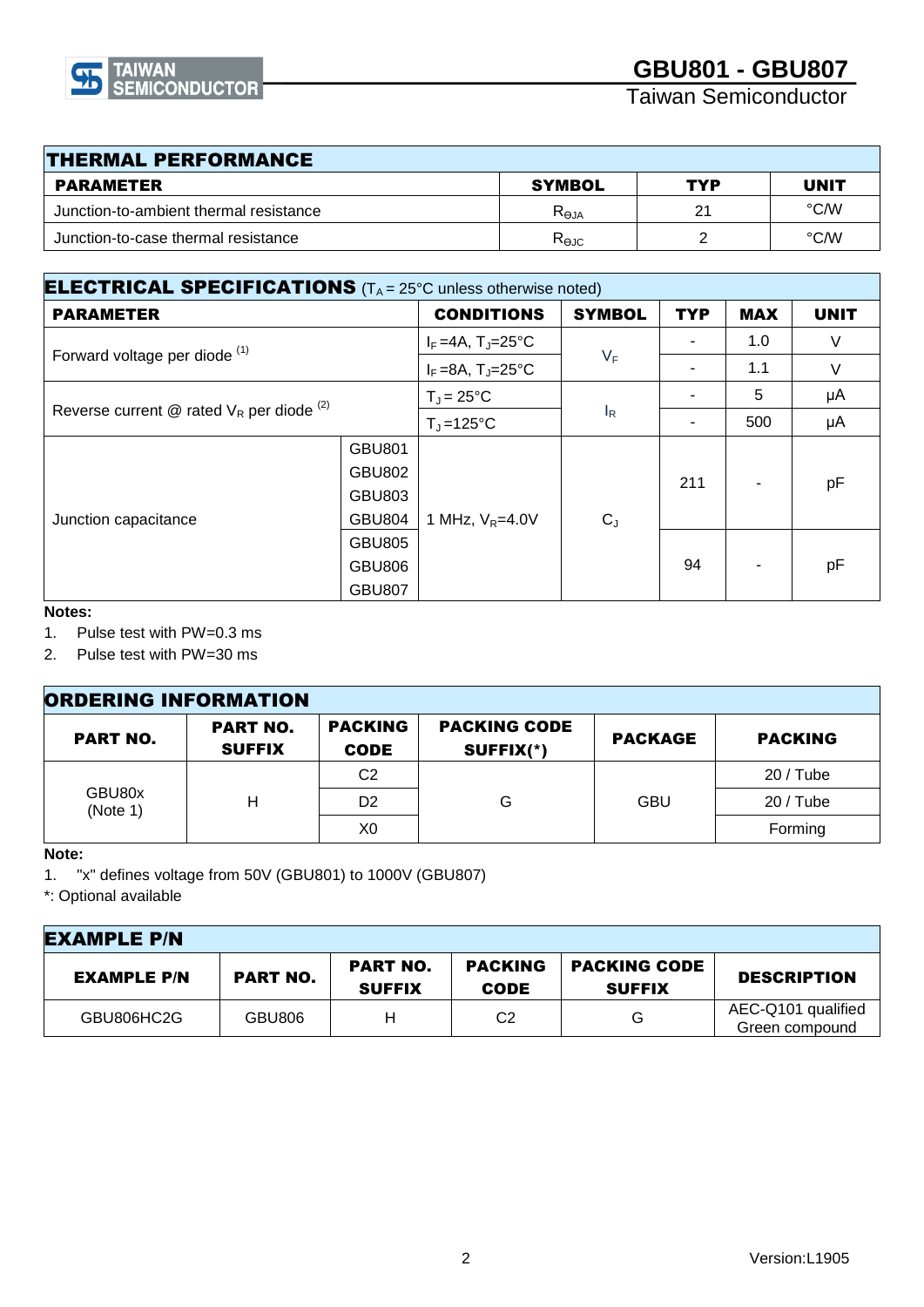

# CHARACTERISTICS CURVES

 $(T_A = 25^{\circ}C$  unless otherwise noted)



 **Fig.1 Forward Current Derating Curve**

10 100 1000 0.1 1 10 100 REVERSE VOLTAGE (V) GBU801 - GBU804 GBU805 - GBU807  $f=1.0MHz$ Vsig=50mVp-p

#### **Fig.2 Typical Junction Capacitance**

# **Fig.3 Typical Reverse Characteristics**

 **Fig.4 Typical Forward Characteristics** 

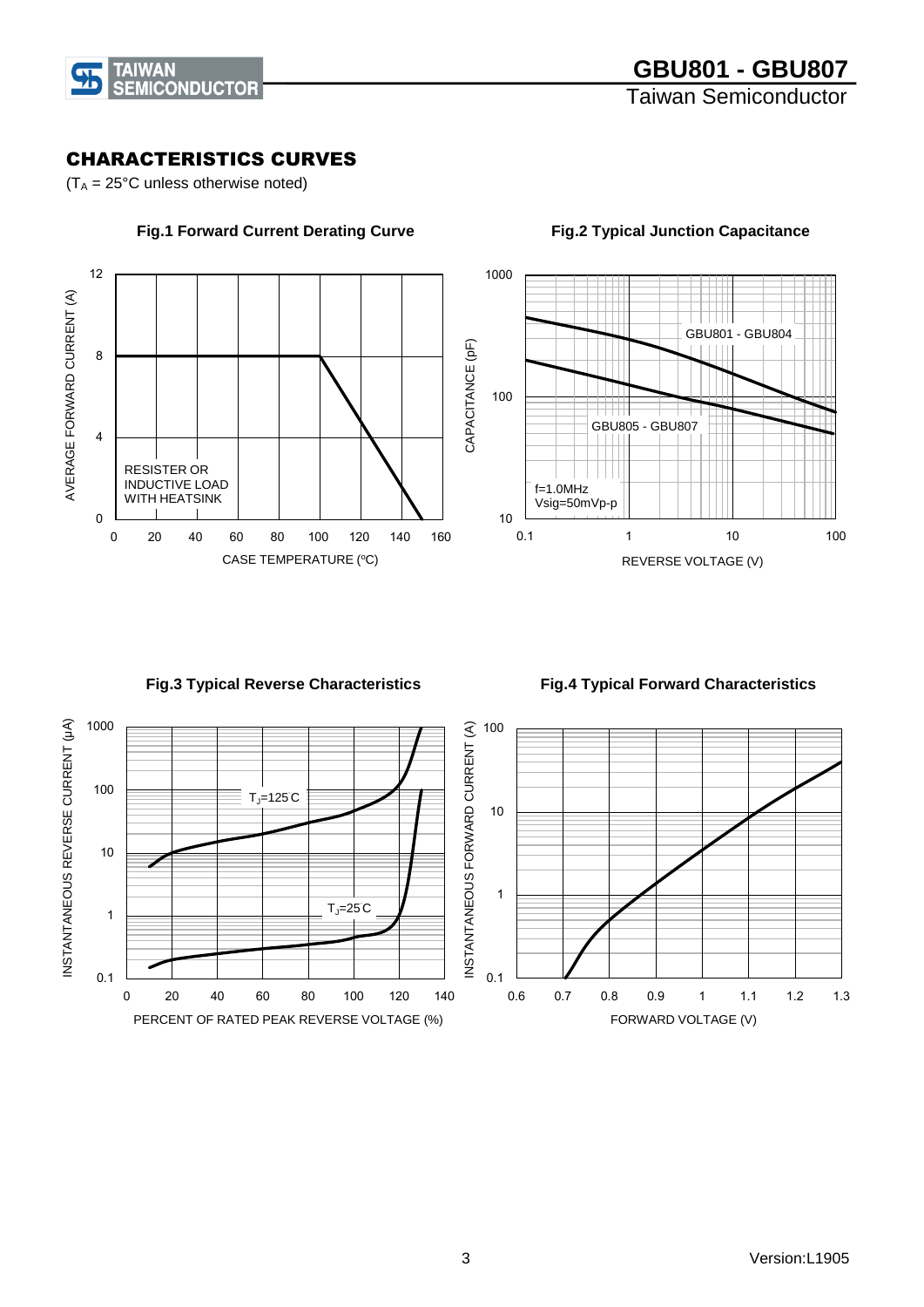

### CHARACTERISTICS CURVES

 $(T_A = 25^{\circ}C$  unless otherwise noted)

### **Fig.5 Maximum Non-repetitive Forward Surge Current**

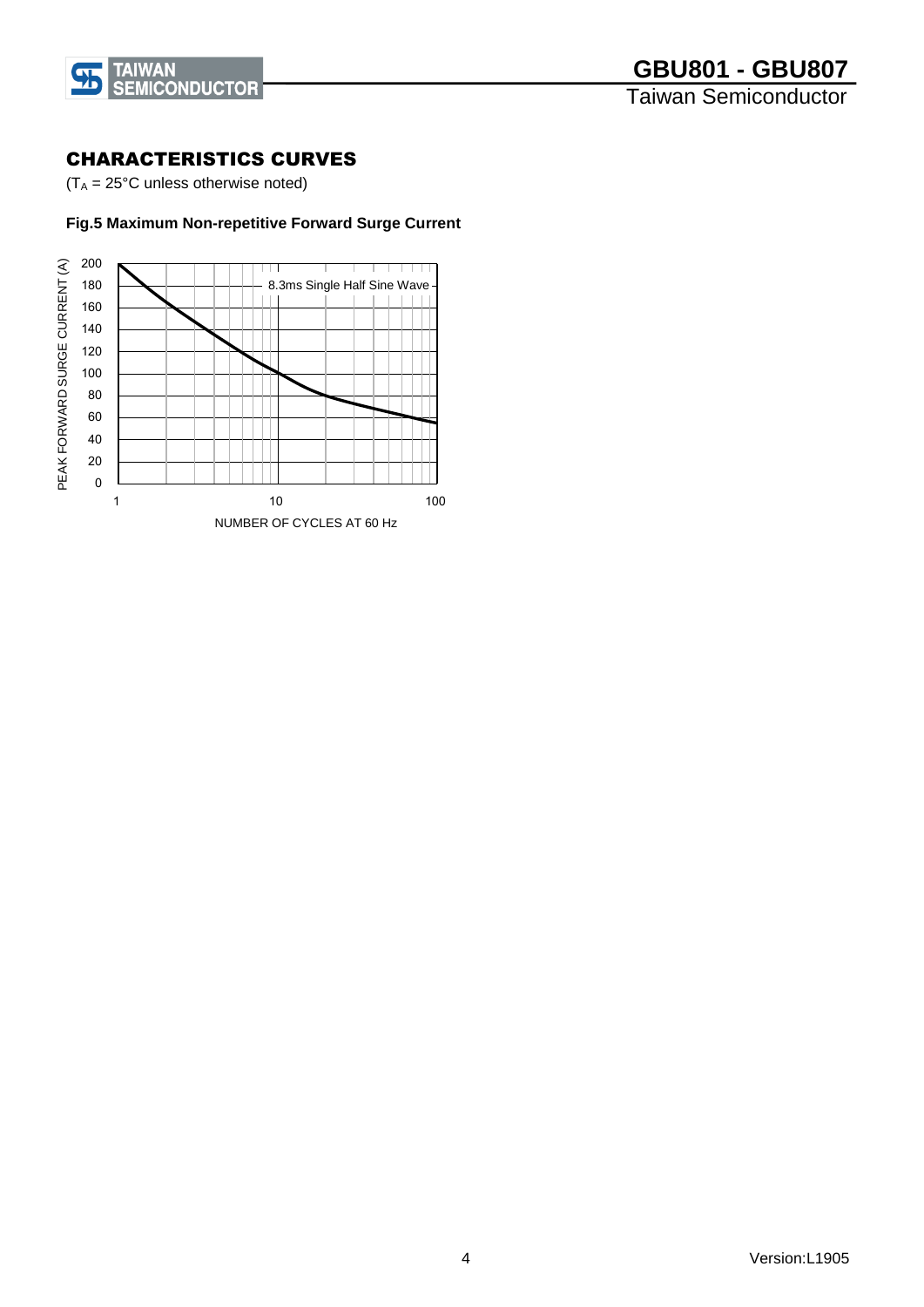



# PACKAGE OUTLINE DIMENSIONS



| DIM. |       | Unit (mm) | Unit (inch) |       |  |
|------|-------|-----------|-------------|-------|--|
|      | Min   |           | Min         | Max   |  |
| A    | 21.80 | 22.30     | 0.858       | 0.878 |  |
| В    | 3.50  | 4.10      | 0.138       | 0.161 |  |
| С    | 7.40  | 7.90      | 0.291       | 0.311 |  |
| D    | 1.65  | 2.16      | 0.065       | 0.085 |  |
| Е    | 2.16  | 2.54      | 0.085       | 0.100 |  |
| F    | 1.65  | 2.03      | 0.065       | 0.080 |  |
| G    | 1.52  | 2.03      | 0.060       | 0.080 |  |
| н    | 1.02  | 1.27      | 0.040       | 0.050 |  |
| ı    | 4.83  | 5.33      | 0.190       | 0.210 |  |
| J    | 3.30  | 3.56      | 0.130       | 0.140 |  |
| κ    | 18.30 | 18.80     | 0.720       | 0.740 |  |
| L    | 17.50 | 18.00     | 0.689       | 0.709 |  |
| М    | 1.90  | 2.16      | 0.075       | 0.085 |  |
| N    | 0.46  | 0.56      | 0.018       | 0.022 |  |

### MARKING DIAGRAM



| P/N | = Marking Code   |
|-----|------------------|
| G   | = Green Compound |
| YWW | $=$ Date Code    |
| F   | = Factory Code   |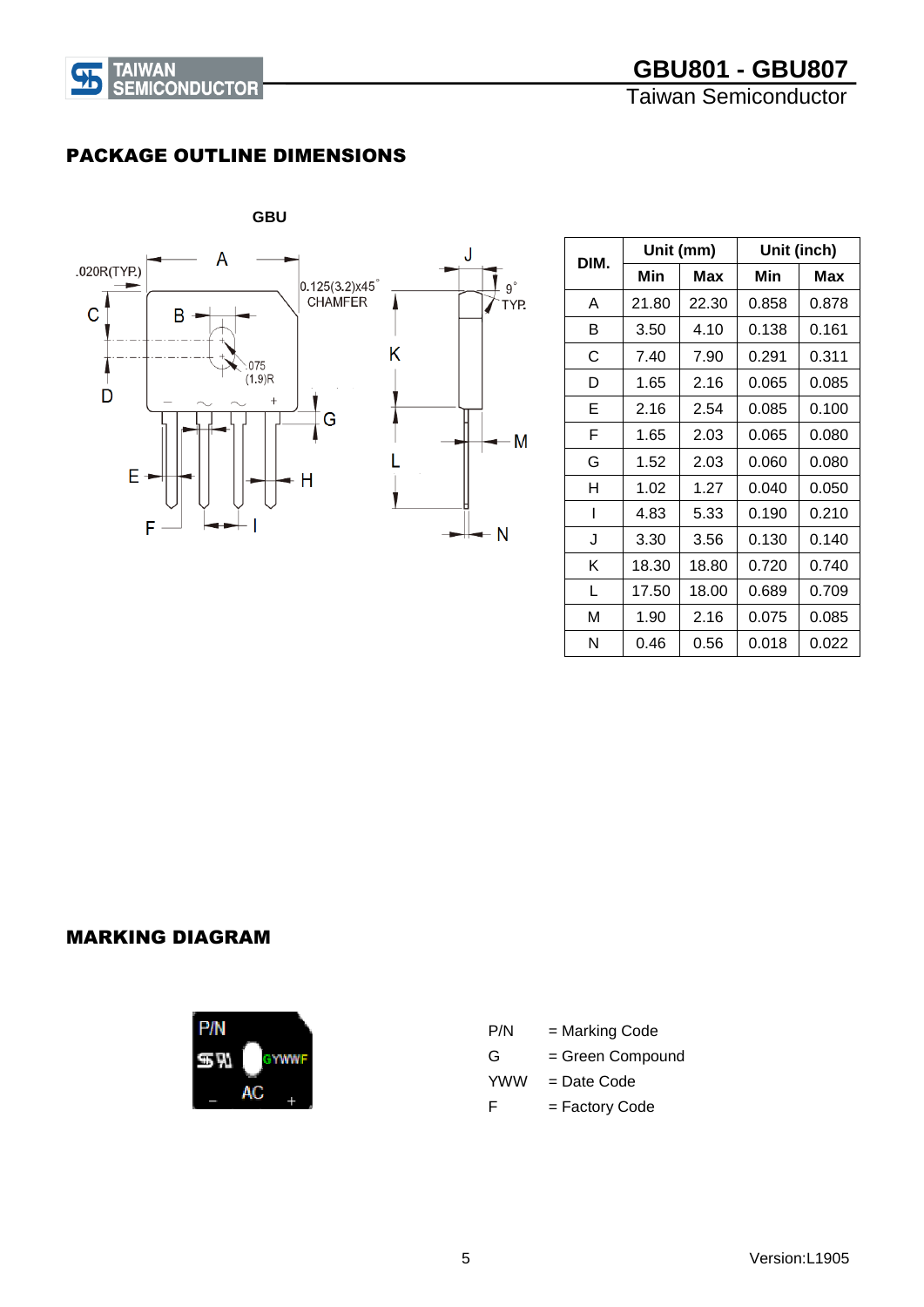

Taiwan Semiconductor

# **Notice**

Specifications of the products displayed herein are subject to change without notice. TSC or anyone on its behalf, assumes no responsibility or liability for any errors or inaccuracies.

Information contained herein is intended to provide a product description only. No license, express or implied, to any intellectual property rights is granted by this document. Except as provided in TSC's terms and conditions of sale for such products, TSC assumes no liability whatsoever, and disclaims any express or implied warranty, relating to sale and/or use of TSC products including liability or warranties relating to fitness for a particular purpose, merchantability, or infringement of any patent, copyright, or other intellectual property right.

The products shown herein are not designed for use in medical, life-saving, or life-sustaining applications. Customers using or selling these products for use in such applications do so at their own risk and agree to fully indemnify TSC for any damages resulting from such improper use or sale.